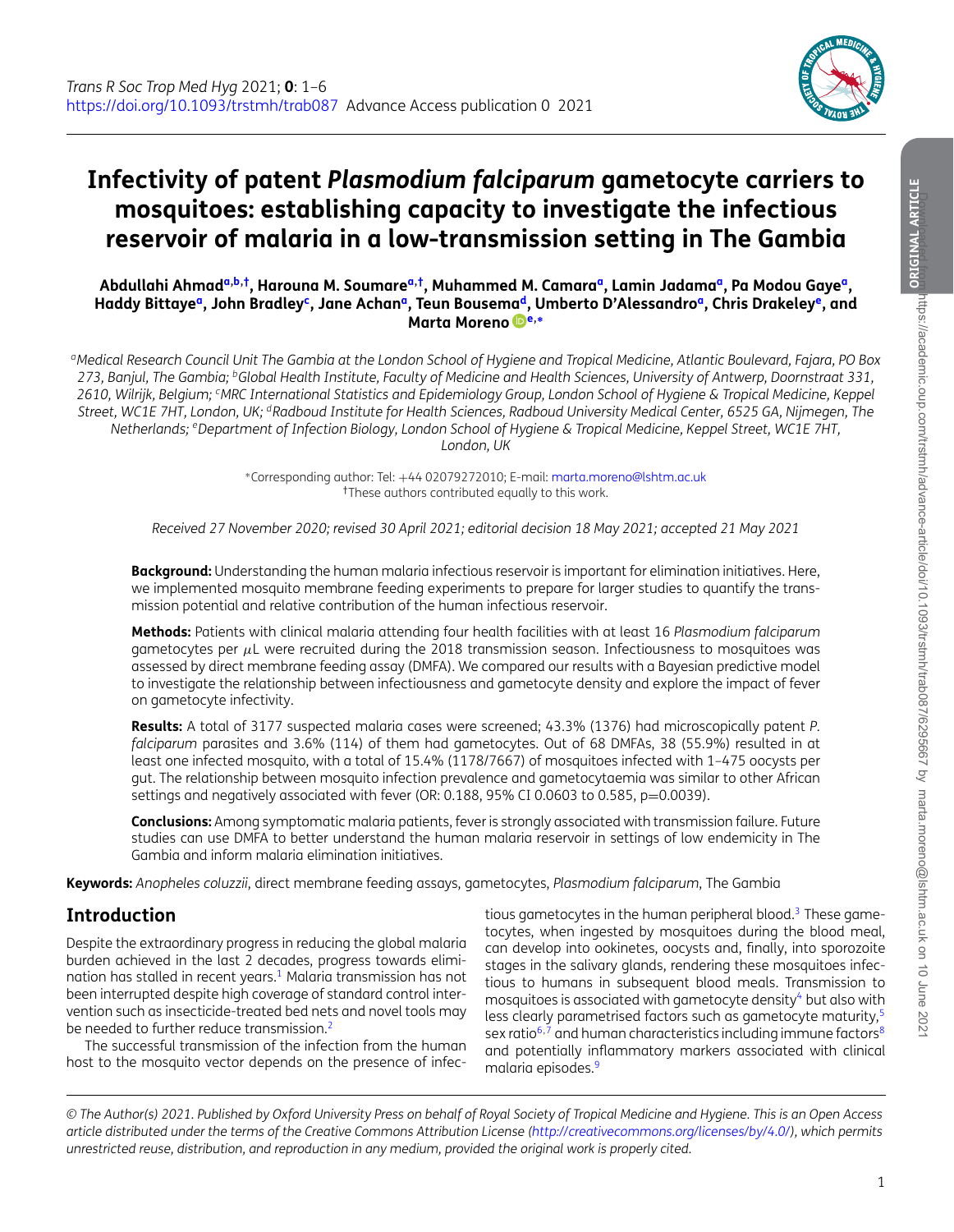The assessment of malaria transmission potential depends on mosquito-feeding experiments that typically allow mosquitoes to feed on blood from infected individuals.<sup>10[,11](#page-5-9)</sup> The most frequently used assays are the direct skin feeding assay and direct membrane feeding assay (DMFA), with the former resulting in slightly higher mosquito infection rates.<sup>12</sup> The difference between DMFA and direct skin feeding assay is probably not due to gametocyte sequestration in skin tissue,  $13,14$  $13,14$  as long hypothesised,  $15$  but rather to technical challenges that prevent premature gametocyte activation after phlebotom $v^{16}$  $v^{16}$  $v^{16}$  and anticoagulants used in blood collection.<sup>17</sup> The use of DMFA, instead of direct skin feeding assay, allows investigating infectivity in all age groups, using larger numbers of mosquitoes to be examined per experiment and the direct quantification of gametocyte densities in the blood meal used[.18](#page-5-16) DMFA experiments should be standardised, as slight variations in experimental procedures may have important implications for the experiments' outcome and complicate comparisons between different studies.<sup>11</sup>

The Gambia has been extremely successful in reducing its malaria burden over the last 20 y thanks to scaling up malaria control interventions.<sup>19</sup> However, there is still significant residual malaria in the eastern part of the country,  $20$  maintained by a substantial human reservoir of infection, with many low-density infections[.21](#page-5-19) Quantifying the transmission potential of the human reservoir of infection is important to support elimination initiatives; more specifically, the contribution of low-density infec-tions to onward transmission currently remains unknown.<sup>22,[23](#page-5-21)</sup> This requires sensitive DMFA experiments.

In the current study, we implemented mosquito membranefeeding assays in the Upper River Region (URR), the region in The Gambia contributing to most malaria cases, and upon which we rely for future epidemiological studies assessing the human malaria reservoir. The success of the experiments was assessed by comparing infectiousness and mosquito infectivity rates when feeding on patent *Plasmodium falciparum* gametocyte carriers. Also, we contrasted our results with those previously obtained in a predictive model on gametocyte infectiousness in relation to gametocyte density. Finally, we evaluated the association of fever and other factors to the infectiousness of local gametocyte carriers.

# **Methods**

#### **Screening and enrolment**

The study was conducted in the URR in eastern Gambia, an area with low to moderate malaria transmission (13.1%, *P. falciparum* prevalence by  $PCR<sup>21</sup>$ ) and with the highest incidence of clinical malaria in the country, that is, 0.8–1.0 *P. falciparum* episodes per person-year at risk.<sup>20</sup> From September 2018 to January 2019, patients with suspected malaria attending four health facilities (Basse Hospital and Sabi, Sotuma Sere, Gambissara health centres) were screened for eligibility. Patients aged  $\geq$  2 y had a blood sample collected for thick blood films. Microscopy-positive cases with a *P. falciparum* gametocyte count of at least 1 gametocyte per 500 white blood cells (WBC) (i.e. 16 gametocytes/ $\mu$ L), regardless of asexual parasite count, were enrolled in the study after providing written informed consent and, where applicable, written assent. Severe malaria patients and those with a history of sulfadoxine-pyrimethamine and/or amodiaquine use in the previous 7 d were excluded. Parasite density per microlitre was estimated by assuming 8000 WBC per microlitre.

# **Insectary**

The *Anopheles coluzzii* colony was established in our insectary in May 2018 with eggs acquired from Institute Pasteur de Dakar, Senegal. The insectary building is divided into four working areas for larvae rearing (one room,  $4 \times 3$  m<sup>2</sup>, temperature 39°C and relative humidity [RH]  $70\pm10\%$ ), adult maintenance (one room for colony and for infectious mosquito storage,  $4 \times 3$  m<sup>2</sup>, temperature 27±2°C and RH 70±10%) and two additional spaces for feeding experiments ( $3 \times 2$  m<sup>2</sup>, temperature  $27 \pm 2^{\circ}$ C and RH 70 $\pm$ 10%) and mosquito dissections (4 $\times$ 3 m<sup>2</sup>, ambient temperature). Adult mosquitoes were maintained with 10% glucose solution and Hemotek system (Hemotek Ltd, Blackburn, UK) was used for blood feeding and eggs production. The yield of adult mosquitoes per week is 10 000 with the capacity to conduct up to five independent membrane feeding experiments per day. The access of the insectary is restricted to users (by PIN keypad) and electric flycatcher traps are located in any potential exit routes from the insectary.

# **Membrane feeding**

Enrolled participants were accompanied within 1 h of enrolment by a health worker to the insectary at the Medical Research Council Unit, The Gambia, field station in Basse for DMFA experiments. A study nurse closely monitored symptoms in readiness to provide immediate treatment if needed; otherwise participants were treated with artemether-lumefantrine immediately after phlebotomy, in line with the national guidelines for treating uncomplicated malaria in The Gambia. An additional thick smear was prepared immediately before mosquito feeding to identify any differences in gametocyte density since screening.

At the insectary, venous blood samples were collected in lithium-heparin 4-mL tubes (BD Vacutainer Franklin Lakes, NJ, US). Immediately after phlebotomy, three aliquots of 400–500  $\mu$ L of whole blood were transferred to glass feeders and approximately 50 female *A. coluzzii* mosquitoes (aged 3–6 d) per feeder (150 in total) were allowed to feed through a parafilm membrane for 20 min. In preparation for these experiments, mosquitoes were starved overnight (minimum 8 h). $24$  All the mosquitofeeding experiments were conducted from 10:00 h to 16:00 h. Partially fed and non-fed mosquitoes were removed and only fully blood-fed mosquitoes were kept in the insectary at  $27 \pm 2^{\circ}$ C, 70±10% RH and 12L:12D photoperiod (12 h of light and 12 h of darkness per day), with access to glucose solution until dissection, for 7–8 d postblood meal. Mosquito midguts were dissected and microscopically examined to assess the presence of oocysts (mercurochrome stained 0.5%); mosquito infection results were recorded for separate feeders/cups to allow analysis of variability between feeders.

# **Sample size calculation**

This study was a preparatory study to ensure that mosquitofeeding assay performance justified a larger study on the human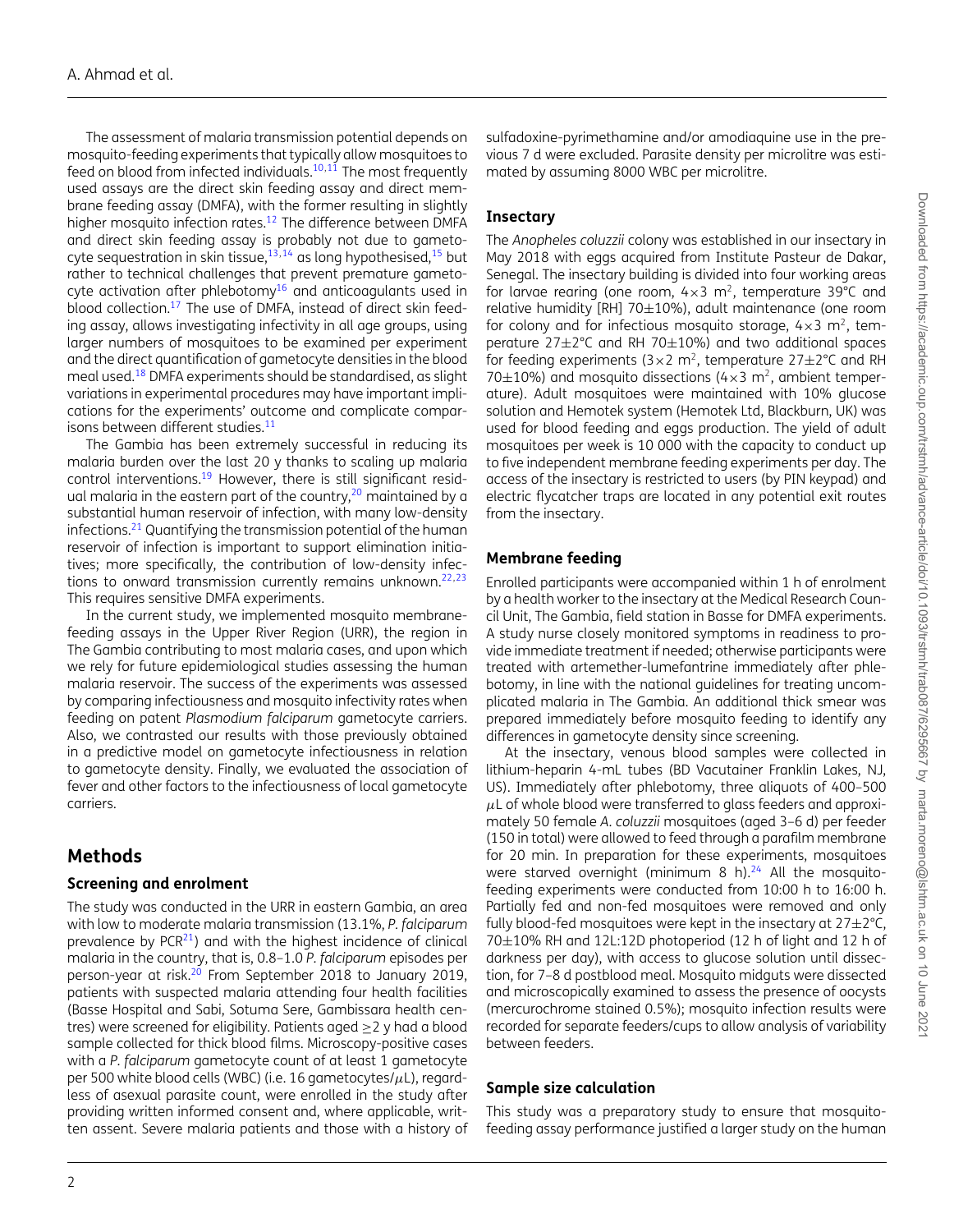<span id="page-2-2"></span>**Table 1.** Summary of participant characteristics

|                                                                   | Asexual parasite carriers <sup>1</sup> ( $n=1354$ ) | Gametocyte carriers <sup>2</sup> (n=114) |
|-------------------------------------------------------------------|-----------------------------------------------------|------------------------------------------|
| Age (in y), median (IQR)                                          | $12(7-20)$                                          | $10(6-15)$                               |
| Age group (in y), n (%)                                           |                                                     |                                          |
| $2$ to 5                                                          | 131(9.7)                                            | 18 (15.8)                                |
| $>5$ to 15                                                        | 704 (51.9)                                          | 67 (58.8)                                |
| >15                                                               | 519 (38.3)                                          | 29 (25.4)                                |
| Gender, n (%)                                                     |                                                     |                                          |
| Male                                                              | 666 (49.2)                                          | 66 (57.9)                                |
| Asexual parasites per $\mu$ L, median (IQR)                       | 7520 (1440-28 640)                                  | 2640 (520-7480)                          |
| Asexual parasites per $\mu$ L per age group (in y), median (IQR)  |                                                     |                                          |
| $2$ to 5                                                          | 7360 (1360-33 840)                                  | 4000 (800-14 160) <sup>a</sup>           |
| $>5$ to 15                                                        | 13 280 (2080-37 320)                                | 4160 (800-12 000) <sup>b</sup>           |
| >15                                                               | 4320 (1280-15 680)                                  | 640 $(0-3520)^c$                         |
| Gametocyte density per $\mu$ L, median (IQR)                      |                                                     | 64 (32-192)                              |
| Gametocyte density per $\mu$ L per age group (in y), median (IQR) |                                                     |                                          |
| $2$ to 5                                                          |                                                     | 80 (40-200)                              |
| $>5$ to 15                                                        |                                                     | 64 (32 - 240)                            |
| >15                                                               |                                                     | $32(16-268)$                             |

<span id="page-2-0"></span><sup>1</sup>All the asexual parasite carriers were included regardless of the presence of gametocytes. Individuals without asexual parasites detected by

microscopy (n=21) were not included in this category.<br><sup>2</sup>All gametocyte carriers identified in the health facilities were included.

<span id="page-2-1"></span> $a,b,c$  Differences between asexual parasite carriers and gametocyte carriers were statistically significant (p<0.001).

infectious reservoir of infection. We calculated the sample size on the assumption that at least half of the patients with microscopy-detectable gametocytes would infect ≥1 mosquito if each experiment examined approximately 50 mosquitoes.<sup>[12](#page-5-10)</sup> This is in line with more recent assessments of gametocyte density by gametocyte-specific *Pfs25* mRNA by qRT-PCR and the relationship with mosquito infectiousness.<sup>4</sup> Recruiting 50 patients with a gametocyte density of at least  $16/\mu$ L would provide at least 25 infectious individuals (95% CI 23 to 51% and thus including the expected 50%), assuming a total of at least 10% infected mosquitoes.

#### **Statistical analysis**

The main study outcomes were the proportions of infected mosquitoes (mosquitoes with ≥1 oocyst) and infectious individuals (individuals who infected at least one mosquito). Baseline measures of parasitaemia and gametocytaemia and the distribution of parasites by age were compared using a non-parametric Kruskal– Wallis test. A mixed effects logistic regression model using the lme4 package via the glmer function in R v. 3.0.2 (Vienna, Austria) was used to investigate the association of age (used as a categorical variable to be consistent with our previous assessments of infectivity), gender, fever (≥37.5°C), date of the mosquito-feeding experiment, asexual parasitaemia (logtransformed) and gametocytaemia (log-transformed) with infectiousness. This was done at the level of the mosquito, with infection status as the dependent variable and a random effect for the study participant. To further assess the relationship between

transmission and gametocyte density, the curve obtained from a Bayesian predictive model, using Bayesian Markov Chain Monte Carlo methods, was fitted and a graph was drawn to check if the relationship was similar to previously observed results.<sup>[4](#page-5-2)</sup>

# **Results**

From September 2018 to January 2019, a total of 3177 suspected malaria cases were screened for eligibility and 43.3% (1376) had a confirmed *P. falciparum* infection. About half of them (50.8%, 688/1354) were females and the median age of patients with *P. falciparum* infection was 12 y (IQR: 7–20) (Table [1\)](#page-2-2). Asexual parasite density was similar between children aged <5 y (4000 parasites/ $\mu$ L; IQR: 800–14 160) and >5 y (upper limit 15 y) (4160 parasites/ $\mu$ L, IQR: 800-12 000) but significantly lower in adults  $(640 \text{ parasites}/\mu L, IQR: 0-3520)$  (p=0.0104) (Table [1\)](#page-2-2).

Gametocyte prevalence by microscopy among all parasite carriers was 8.3% (114/1376); 18.4% (21/114) participants carried only gametocytes (i.e. no asexual stages) (Table [1\)](#page-2-2). Gametocyte prevalence decreased with age: 13.3% (18/135) of children aged <5 y, 9.4% (67/713) in the 5–15 y age group and 5.5% in adults (29/527). Children aged <5 y tended to have higher gametocyte density (80 gametocytes/ $\mu$ L, IQR: 40-200) than children aged 5-15 y (64 gametocytes/ $\mu$ L, IQR: 32-240) and adults (32 qametocytes/ $\mu$ L, IQR: 16–268) (p=0.654) (Table [1\)](#page-2-2).

Overall, gametocyte density increased significantly as the transmission season progressed (median gametocytes/ $\mu$ L: 26, 74, 296 and 474 in September [n=4], October [n=23], November [n=39] and December [n=43], respectively; p=0.034).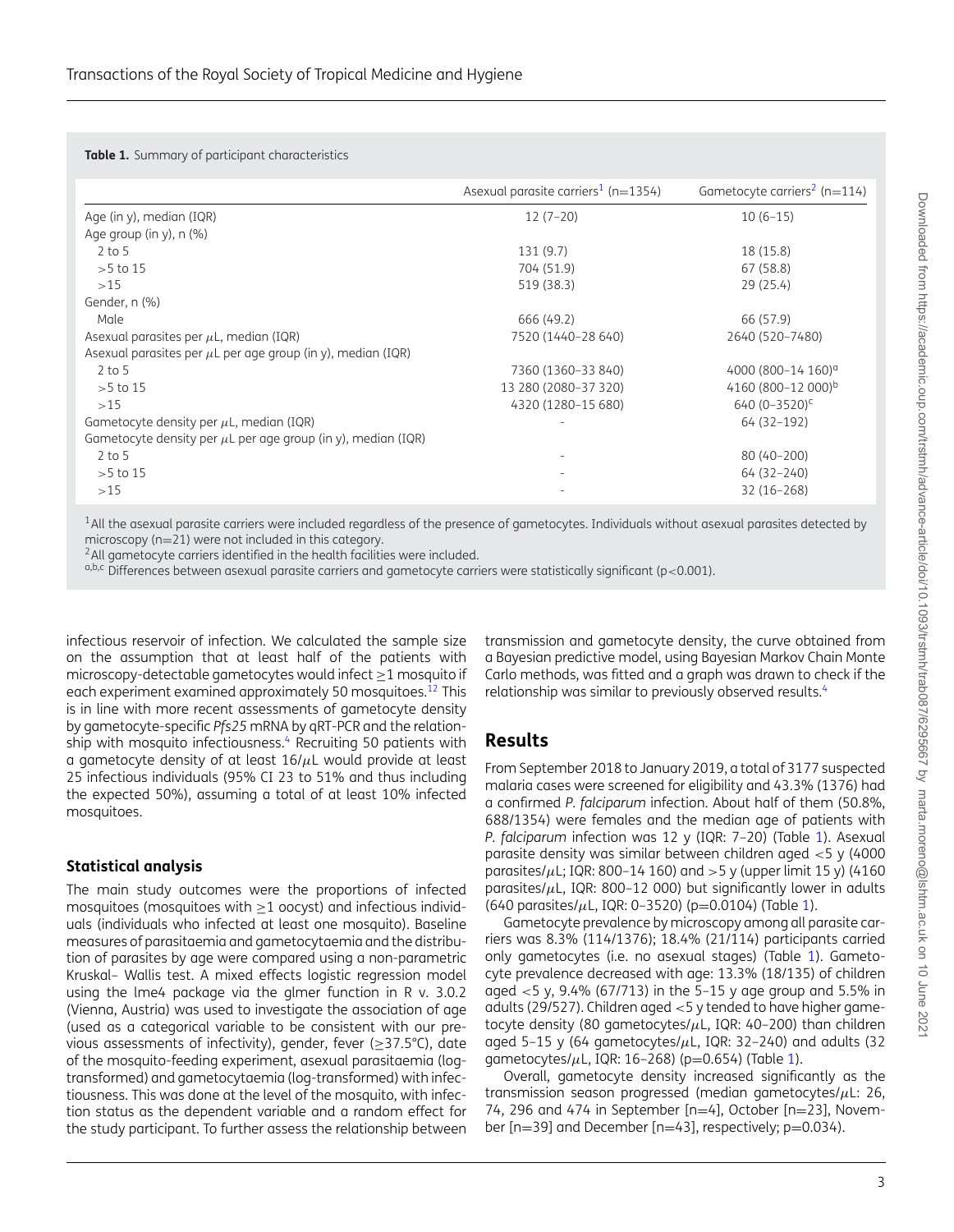<span id="page-3-1"></span>**Table 2.** Summary of membrane feeding experiments and infectivity by age group

|                                                    | Age group, in y, n |                     |                 |                   |                        |
|----------------------------------------------------|--------------------|---------------------|-----------------|-------------------|------------------------|
|                                                    | $2-5$ (n=7)        | $>5-15$ (n=40)      | $>15$ (n=21)    | All ages $(n=68)$ | p                      |
| Asexual parasite density per $\mu$ L, median (IQR) | 1120 (400-9520)    | 4480 (1200-145 600) | 1440 (0-4160)   | 3040 (480-8960)   | 0.096 <sup>b</sup>     |
| Gametocyte density per $\mu$ L, median (IQR)       | 128 (40-208)       | 120 (32-256)        | $32(16-224)$    | $80(28-244)$      | 0.537 <sup>b</sup>     |
| Fever $(>37.5^{\circ}C)$ , %                       | 57.1(4/7)          | 37.5 (15/40)        | 42.9 (9/21)     | 41.1 (28/68)      | 0.106 <sup>c</sup>     |
| Infectious individuals, %                          | 57.1 (4/7)         | 62.5 (25/40)        | 42.9(9/21)      | 55.9 (38/68)      | 0.147c                 |
| Infected mosquitoes, %                             | 8.2 (67/815)       | 17.9 (804/4495)     | 13.0 (307/2357) | 15.4 (1178/7667)  | $0.170^{\circ}$        |
| Infected mosquitoes, % <sup>a</sup>                | 14.3 (67/470)      | 29.0 (804/2774)     | 30.2 (307/1016) | 27.7 (1178/4260)  | $0.039$ <sup>*,c</sup> |
| Mean infection intensity (range)                   | $3.5(1-18)$        | $9.1(1-475)$        | $2.3(1-25)$     | $4.9(1 - 475)$    | $0.317^{b}$            |
| Dissected mosquitoes per feed, median (IQR)        | 120 (111.5-130.5)  | 112 (109-118.5)     | 114 (108-118)   | 114 (109-120)     | 0.860c                 |

<span id="page-3-0"></span><sup>a</sup>Median, only data from infectious individuals included; <sup>b</sup>Kruskal–Wallis test to assess between-group difference;  $c_{\chi}^2$  test to assess between group difference.  $*p$  < 0.05.

#### **Membrane feeding experiments**

Out of the 114 patients detected with gametocytes at the health centres, 19 declined to participate in the study, 4 had complicated malaria (one of the exclusion criteria), 9 participants were not included due to exceeding the insectary capacity at the moment of recruitment and 9 could not be conducted due to mosquito husbandry issues. Finally, for 5 participants there was no parent or guardian present to sign the informed consent (e.g. minors accompanied to the health facility by siblings or other family member with no custody), therefore, they were not recruited for the study.

Of the 68 DMFA experiments performed, more than half of the participants infected at least one mosquito (55.9%, 38/68) (Table [2\)](#page-3-1). Overall, mosquito feeding rate (94.2%, 9610/10 200) and survival until the day of dissection were high (79.8%, 7667/9610). Of all mosquitoes analysed, 15.4% were infected with *P. falciparum* (1178/7667) with a geometric mean of 2 oocysts per mosquito (range 1–475 oocysts/midgut) and a mean of 114 mosquitoes per participant were dissected (range 72– 139). From the feedings with at least one infected mosquito per experiment (n=38), oocyst data were grouped by feeder (one, two or three) and no significant differences were detected in the number of oocysts per mosquito between the three groups of feeders (Kruskal–Wallis rank-sum test,  $p=0.55$ ).

The relationship between gametocytaemia and mosquito infectiousness was further investigated. Opposite to gametocyte density distributions in different age groups, mosquito infection rate was significantly lower in children aged  $<$  5 y (14.3%) than in older children (29.0%) and adults (30.2%) ( $p=0.039$ ) (Table [2\)](#page-3-1). As expected, gametocyte densities were higher when slides were read specifically for enumeration in the insectary compared with initial screening at facilities to simply identify the presence of gametocytes (Wilcoxon signed rank-sum test, p<0.001).

Infectiousness varied by month, between 33% in September and 52% in December, and peaked in November (71%). The proportion of infected mosquitoes increased rapidly beyond 100 gametocytes per microlitre (Figure [1\)](#page-3-2). At the time of recruitment, 41.2% (28/68) participants had fever (axillary T≥37.5°C) (median

<span id="page-3-2"></span>

**Figure 1.** Relationship between total gametocyte density and the percentage of mosquitoes that develop oocysts. Red dots are observations from this study: open red dots correspond with febrile participants and solid red dots with non-febrile participants; the solid red line indicates the best-fit model, with the light red shaded area indicating the 95% CI around this line. Grey open dots correspond to observations from a previous study<sup>4</sup>; the solid grey line indicates the best-fit model, with the light grey shaded area indicating the 95% CI around this line.

37.2°C, IQR: 36.8–37.9°C). Mosquito infectiousness was negatively associated with fever in the regression model (OR: 0.188, 95% CI 0.0603 to 0.585, p=0.0039) and no significant association was detected with the other covariates in the regression model (age, gender, gametocytaemia, parasitaemia or the date of infection).

# **Discussion**

Membrane-feeding assays are an essential tool to study factors influencing malaria transmission and to identify and quantify the human infectious reservoir. The use of these assays in the field requires a standardisation of procedures to minimise variability and mimic natural transmission conditions.<sup>[12,](#page-5-10)[24](#page-5-22)</sup> In this study, we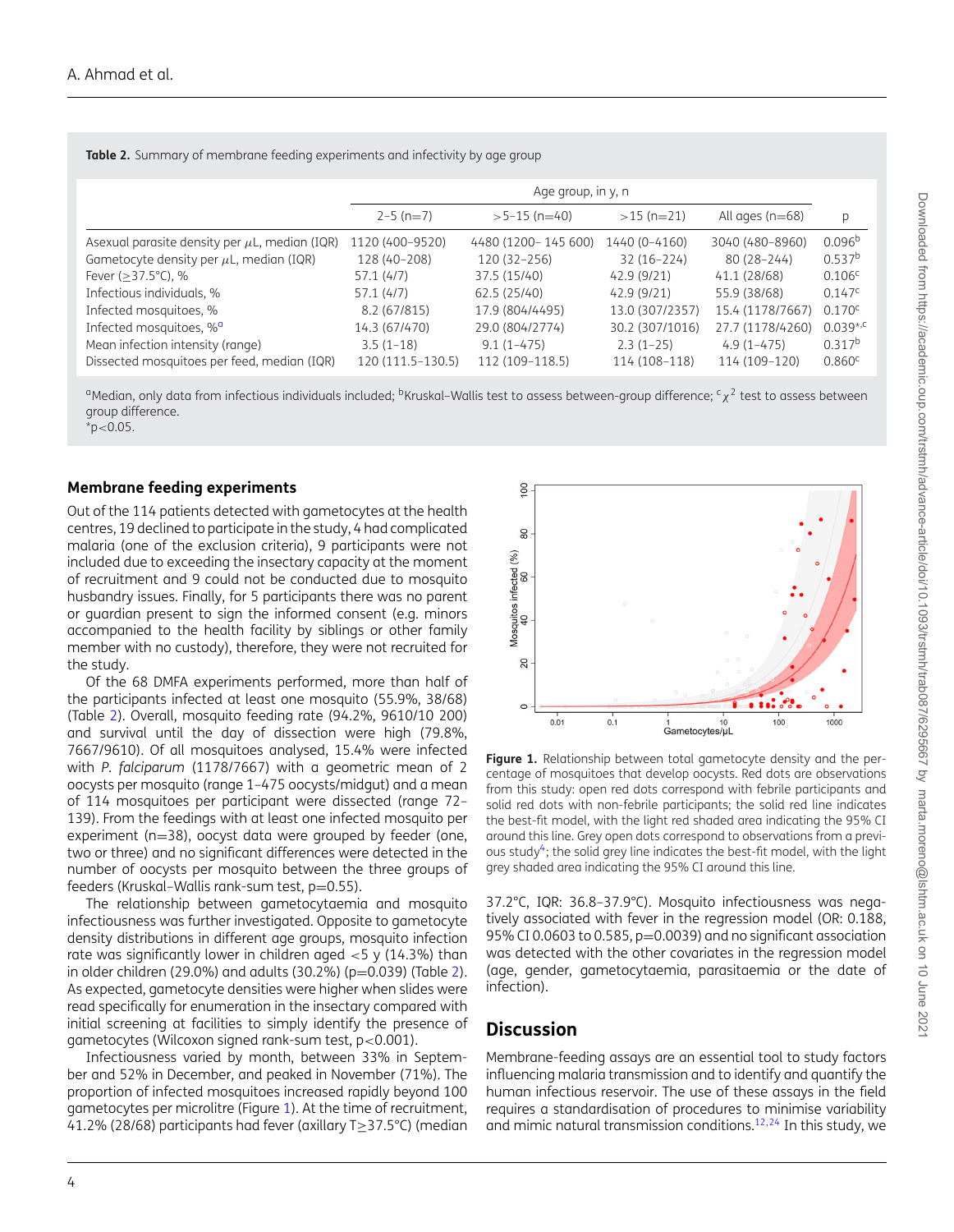established DMFAs in an area with low-moderate transmission in The Gambia and we qualified the experiments by assessing the mosquito infectivity of *P. falciparum* gametocytes from patent symptomatic infections. The probability of a mosquito becoming infected after feeding on symptomatic *P. falciparum* gametocyte carriers' blood was >55%, a figure similar to those (58.2% and 60.7%) observed earlier in Farafenni, The Gambia[.25,](#page-5-23)[26](#page-5-24) In another study in Senegal with similar transmission intensity, >44% of the patent gametocyte carriers (aged  $>5$  y) infected at least one mosquito.<sup>[27](#page-5-25)</sup> A wide range of mosquito infectiousness has been recorded across different transmission intensities. For example, in Burkina Faso, the proportion of children aged <15 y with patent gametocytaemia infecting at least one mosquito was  $68.2\%^{28}$ ; other studies have reported rates ranging from 74 to 84%.<sup>29</sup> Conversely, infectivity of *P. falciparum* in other low endemic non-African settings, such as Cambodia, can be significantly lower, with up to 6.2% of patent infections successfully transmitted to mosquitoes.<sup>30</sup>

Our study is in line with previous findings where prevalence of gametocytaemia was greatest in patients with lower asexual parasite density.<sup>31</sup> Lower asexual parasite density has been identified as one predictor of gametocytaemia and may reflect chronic infections more likely to have circulating gametocytes. About 40% of gametocyte carriers in our study had fever at recruitment. Considering the delay in gametocyte production upon incident infection, it is possible that either gametocytes arose from an earlier infection (and fever at the time of sampling was caused by a more recent malaria infection) or that there was a nonmalaria cause of fever in the presence of gametocytes. Gametocyte infectiousness was lower among gametocyte carriers with confirmed fever (T≥37.5°C) at the moment of mosquito feeding, as shown elsewhere.<sup>32</sup> This apparent decrease in mosquito infection rates has been associated with cytokine-mediated inactivation of gametocytes.<sup>9</sup>

In our study, the higher infectiousness in children aged  $<$  5 y and school-age children (5–15 y) compared with older individuals  $(>15 y)$  was consistent with younger children being generally more infectious to mosquitoes.<sup>33</sup>

Consistent with other studies, we observed a positive correlation between gametocyte density and mosquito infection. $4,12$  $4,12$ However, some individuals with high gametocyte densities did not infect any mosquitoes.<sup>12,[34](#page-5-32)</sup> Gametocyte carriage or density alone cannot predict mosquito infectivity, and highlight the need to directly quantify the transmissibility of infections. Such assessments of gametocyte infectiousness have been predominantly performed in areas of intense malaria transmission.<sup>35</sup> The human infectious reservoir remains particularly poorly understood in areas approaching elimination, where low-density infections are prevalent.<sup>33</sup>

This study included only symptomatic individuals, thus it does not represent the whole malaria transmission spectrum in the study area. In addition, individuals with subpatent gametocytaemia were probably excluded as no molecular analysis for its detection was carried out. Nevertheless, our sampling strategy was designed to demonstrate the implementation of DMFAs for measuring the infectivity of natural gametocyte carriers in comparison with previous studies.<sup>12</sup> DMFA implementation is limited by the required short time between blood collection and mosquito feeding to ensure gametocyte infectivity.<sup>36</sup> This issue can be logistically solved by bleeding infected individuals close to

the insectary, although this may discourage study participation, or by developing procedures to transport blood samples (e.g. stable environmental variables such as temperature) from the place of bleeding to the insectary.<sup>[37](#page-5-35)</sup>

As transmission declines in The Gambia, the proportion of infections with low parasite density may increase. Having successfully implemented DMFAs will enable further research to understand the contribution of low-parasite density infections to residual transmission in an area near to elimination such as The Gambia. $23,38$  $23,38$ 

#### **Conclusions**

Assessing the human malaria infectious reservoir is crucial for elimination initiatives. This study yielded results in line with other studies and prior associations of gametocyte density and mosquito infection by DMFAs. Thus, the assay can be used in future studies to quantify the transmission potential and evaluate the impact of transmission-blocking interventions.

**Authors' contributions:** TB, CD, JB, JA, AA and UDA conceived the study and participated in the design. AA and HB supervised participant recruitment. HMS, MMC, LJ and PMG conducted DMFAs and mosquito dissection. MM and JB participated in data analysis. MM, AA and HMS wrote the first draft of the manuscript. All the authors read and approved the final version of the manuscript. AA and HMS are joint first authors.

**Acknowledgements:** We thank all the study participants for their participation. We also thank the microscopists in the health facilities and Michael Mendy, Fatou Sanneh, Amie Kolleh Njie and Momiodou L. K Jaiteh for the insectary maintenance.

**Funding:** This work was supported by the Bill & Melinda Gates Foundation [grant INDIE OPP1173572] to TB, CD and UA. Under the grant conditions of the Foundation, a Creative Commons Attribution 4.0 Generic License has already been assigned to the Author Accepted Manuscript version that might arise from this submission. JB is supported in part by a grant from the Medical Research Council (MRC) and the Department for International Development (DFID UK) under the MRC/DFID Concordat 385 [K012126/1] and is also part of the EDCTP2 programme supported by the European Union. TB is further supported by a fellowship from The Netherlands Organisation for Scientific Research [Vidi fellowship NWO project number 016.158.306]. AA is supported by the DELTAS Africa Initiative [grant DEL-15–010].

**Competing interests:** The authors declare that they have no competing interests.

**Ethics approval:** Written informed consent was obtained from all participants aged ≥18 y and caregivers provided written consent for children aged <18 y. Assent was also obtained from children aged 12–17 y. The study was approved by the Gambia Government/MRC Joint Ethics Committee (SCC 1621) and the London School of Hygiene and Tropical Medicine (review number 15993).

**Data availability:** The data underlying this article will be shared on reasonable request to the corresponding author.

# **References**

<span id="page-4-0"></span>1 Bhatt S, Weiss DJ, Cameron E, et al. The effect of malaria control on *Plasmodium falciparum* in Africa between 2000 and 2015. Nature. 2015;526(7572):207–11.